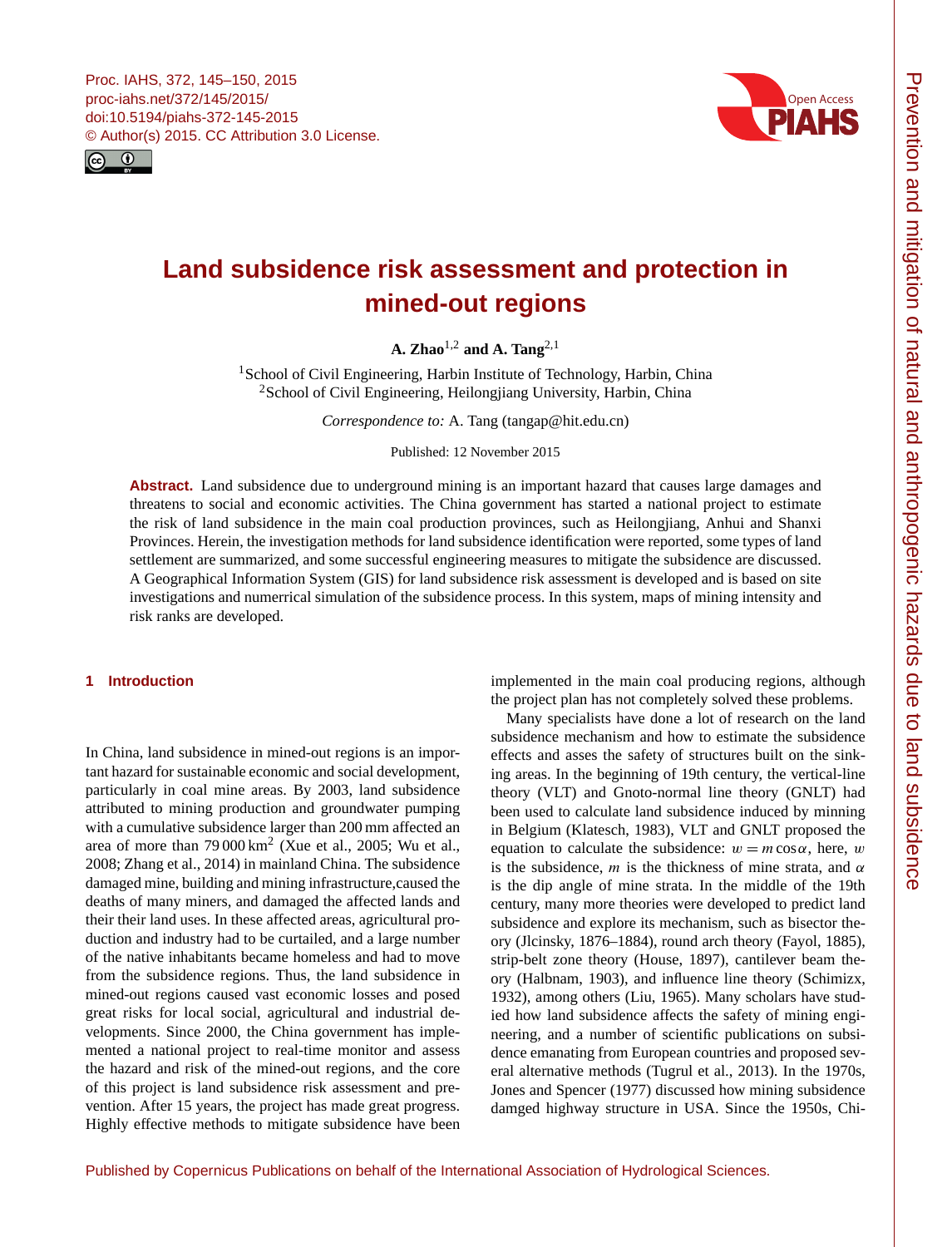

**Figure 1.** Electromagnetic exploring for cavity identification.

nese scholars have studied the land subsidence mechanism and protective methods, and many new theories and practical engineering measures have been referred (He, 1992).

In this paper, a comprehensive risk assessment framework and investigation methods for land subsidence identification are introduced, several typical subsidence mechanisms are summarized, and some successful engineering measures to mitigate the subsidence are discussed. A GIS for land subsidence risk assessment is developed and is based on site investigations and numerical simulation of subsidence process. In this system, maps of mining intensity and risk ranks are developed.

# **2 Identification and types of land subsidence in mined-out regions**

In mining regions, because land subsidence is closely related to the underground excavation, it is commonly used to explore the underground cavity. In order to discover these cavities, geophysical exploration techniques have been mostly applied, such as induced polarization electrical method, 3-D seismic exploration, magnetic and electromagnetic exploration, ground penetrating radar, light detection and ranging (LIDAR), geophysical computerized tomography, electrical prospecting, and gravity methods. Generally, all of these methods have been successfully applied in identifying mined-out cavities within less than 300 m depth below land surface. In China, the first three methods have been most applied. Figure 1 shows a typical result for electromagnetic exploration of cavities.

The traditional theories divide subsiding materials above the mine into three belts or zones or areas: the bending belt, the fault and cracking belt, and the collapsing belt (from the



**Figure 2.** "Three belt" model of land subsidence types in mined-out region.

surface to the underground cavity). In the bending belt, the soil and rock are deformed but for the most parts are not mechanically failed, there are few fractures developed mainly in the vertical direction, the strata have little differential displacement and subsidence with no strata separation cracks. The thickness of the bending belt depends on the overlying rock characteristics and depth of mined-out cavity (Fig. 2). If the rock is soft and the cavity is deep, the bending deformation is more widely distributed. For the fault and crack belt, there are many cracks and faults of both horizontal and vertical directions in the rocks, and layer separation cracks are usually observed. The number and width of the rocks' cracks and faults are greater and inversely related to the distance between land surface and the cavity. In the top layer of this crack belt, the orientation of the cracks and faults is vertical toward the cavity, but in the bottom layer, the orientation is horizontal, and some strata are separated, and easily slip toward the cavity. In the collapsing belt, the rock is completely damaged, and partly or completely fill the mined-out cavities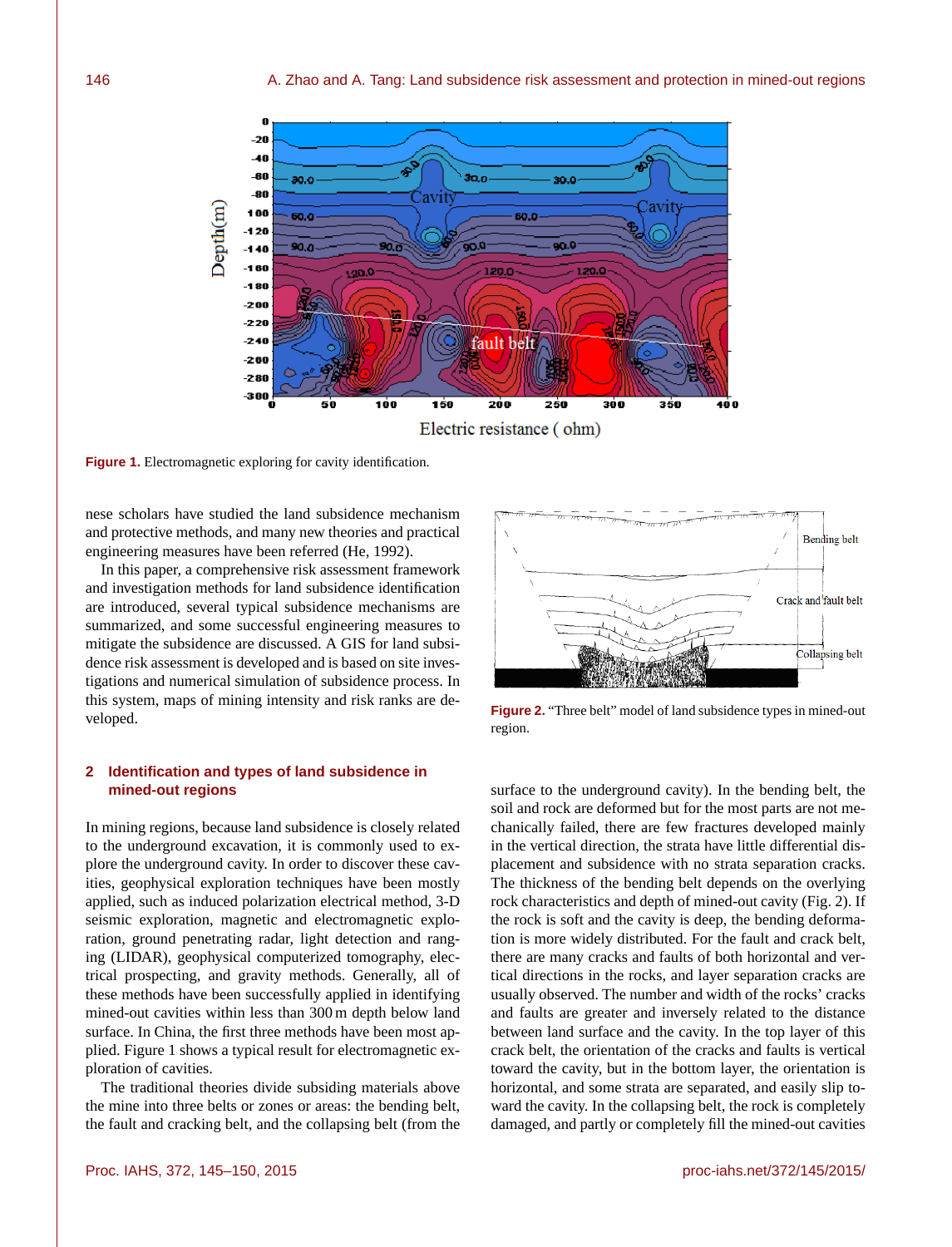

u

Mined-out cavity

e) rock slippage

**Figure 3.** Land subsidence patterns in mined-out region.

depending on the rock types and thickness of mined strata. The height of the collapsing zone can be calculated as:

m

$$
h = \frac{m}{(k-1)\cos a},\tag{1}
$$

where  $h$  is the height of the collapsing zone,  $m$  is the thickness of the mining stratum,  $k$  is the hulking coefficient of the cracked rock (Table 1), and  $\alpha$  is the inclination angle of the stratum. This traditional theory describes the rock deformation characteristics, but does not describe the land subsidence mechanism. Therefore, based on this theory alone, it is difficult or not suitable to design or plan reliable protective measures against land subsidence induced by different rock damage mechanisms. Since the 1950s, many important theories of subsidence processes in mining regions

were developed by Chinese scientists, such as the rheological theory of the overburden strata in mining fields (Liu, 1995; Ran and Gu, 1998), nonlinear smoothing finite element theory and large deformation theory (He and Peng, 1994; He and Zhao, 1995), probability influence function theory (He, 1992), stochastic and fuzzy model theories for land subsidence prediction (Liu, 1965; Li et al., 2010), chaotic support vector machine theory (Li et al., 2008), and the thin-layer plate roof caving model theory (Zhang and Cao, 2015). According to the theoretical, numerical and in situ observations, mining-related land subsidence in China was classified into seven main types: (1) arch caving collapse (Fig. 3a), (2) cantilever beam caving of natural rock strata, including tilting and broken strata (Fig. 3b), loose filling caving secondary settlement (Fig. 3c), (4) separated layer bending, crack and

 $\mathbf{m}$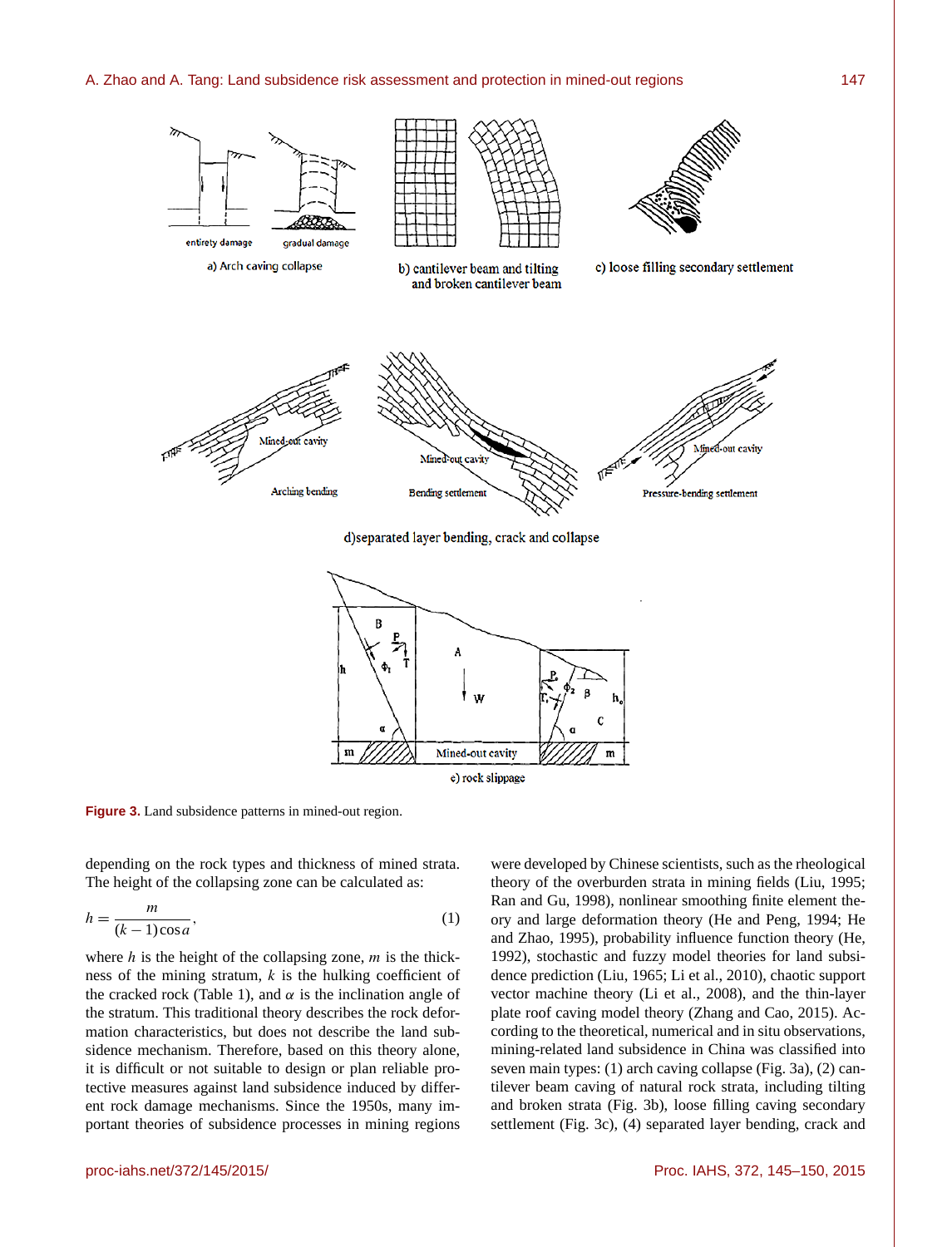

**Figure 4.** Simplified flowchart of a popular grouting filling method used in China.

**Table 1.** Hulking coefficient values of cracked rock (k).

| Rock Type            | Initial crack<br>status | Residual status<br>(compacted) |
|----------------------|-------------------------|--------------------------------|
| sand                 | $1.05 - 1.15$           | $1.01 - 1.03$                  |
| Clay                 | ~1.2~                   | $1.03 - 1.07$                  |
| Cracked coal         | < 1.2                   | 1.05                           |
| Clayed shale         | 1.40                    | 1.10                           |
| Sandy shale          | $1.60 - 1.80$           | $1.10 - 1.15$                  |
| Hard sandstone       | $1.50 - 1.80$           |                                |
| Soft rock            |                         | 1.02                           |
| Middle-hardness rock |                         | 1.025                          |
| Hard rock            |                         | 1.03                           |

collapse (Fig. 3d), (5) rock slippage (Fig. 3e), (6) rock softening and creep due to flooding and groundwater penetration, (7) collapsing due to overburden load, dynamic loads, and groundwater-level variation from natural or man-made causes (e.g. climatic variation, flooding and groundwater extraction).

# **3 Main engineering treatment methods for subsidence protection**

Reclamation and protection of the areas affected by land subsidence are the important tasks for achieving sustainable development in mining regions. The Chinese government has paid much more attention to this since the 1950s, and during the recent past two decades, vast investments have been made to treat land subsidence. Based on the reclamation and protection practices, several principal engineering treatment methods have shown some success.

## 3.1 Grouting filling method

For a jointed rock mass and cavity, the grouting filling method (GFM) has been a highly effective method to control land subsidence. In our practice, the principle GFMs have included goaf-stowing with cement materials (GSC), ash grouting (AG), and low density slurry (LDS) methods. The following parameters must be considered to obtain satisfactory results with GFMs: grouting pressure, injection velocity, fluid type and density, crack density of rock mass, buried depth of cavity, volume of the collapsing belt, hydrology, construction technique and equipment. The most popular GFM in China is illustrated in Fig. 4. Here, the main filling material is ash from a power plant. The glue is a mixture of aluminium-alumine, inorganic materials and additives. Its relative density is 3.0 and its density is  $1.2 \text{ t m}^{-3}$ , and it has a volumetric water content of 90 %. After mixing with water, the glue mixture can have a bearing capacity of 0.5–1.0 MPa in one hour. Typically, the mass fraction of the component of grouting materials are ash (50–70 %), glue (5 %), and water  $(25-45\%)$ .

#### 3.2 Anchor and anti-slide pile supporting system

If the cavity is buried at less than 100 m depth and is overlain by hard rock mass, the anchor supporting system (ASS) or anti-slide pile supporting system (APSS) can be used to mitigate land subsidence. However, ASS and APSS are more effective in preventing the lateral deformation of the cavity. In China, ASS and APSS are usually applied to treat the subsidence in metal (gold, iron and cobber etc.) mining regions. For ASS and APSS, the important parameters include the anchorage depths of piles and anchors, pile and anchor length and spacing, pile cross section, and ratio of height and width, and stability and strength of the supporting systems. From 1995, new ASS and APSS technique have been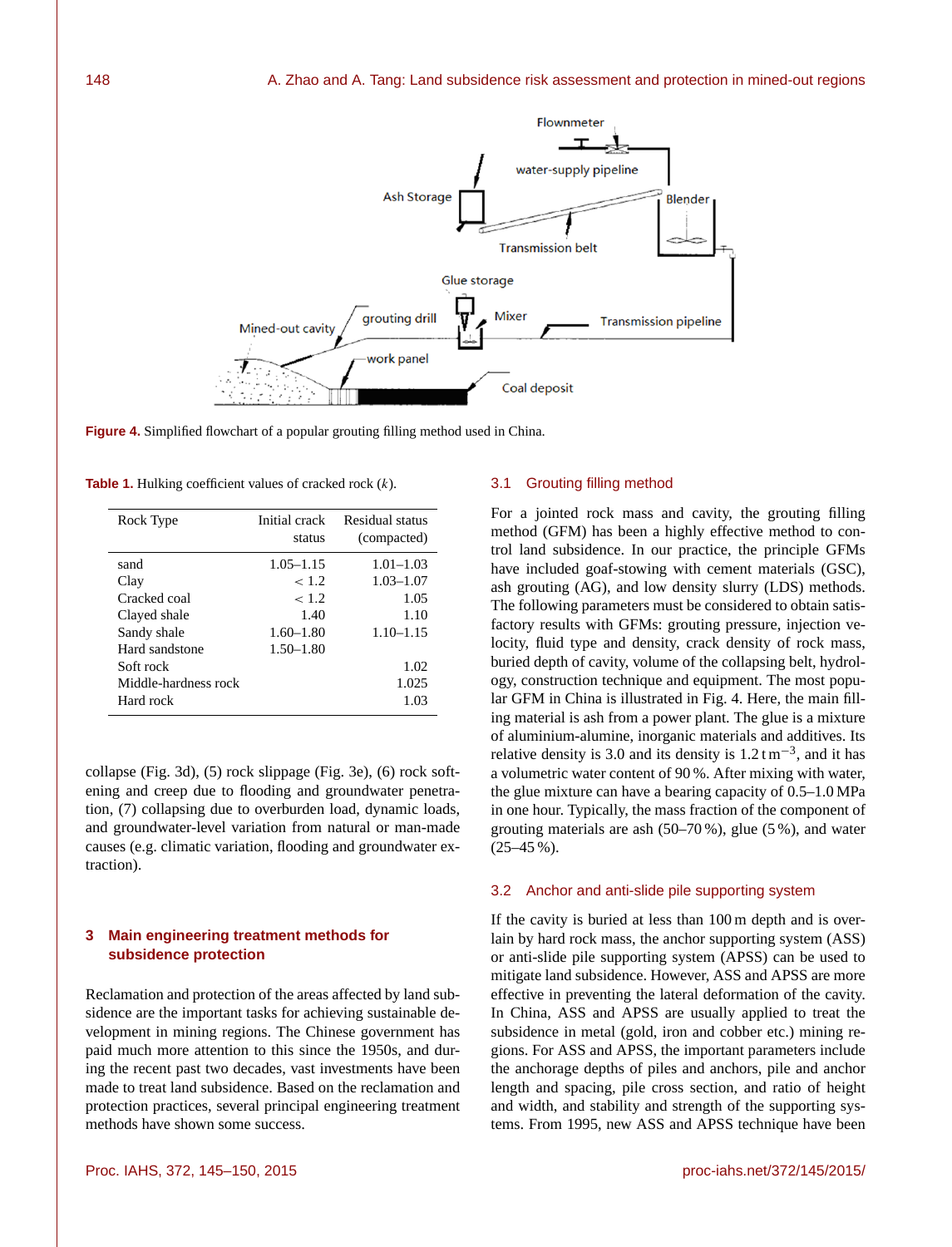

**Figure 5.** A GIS focussed land subsidence management system for in mined-out regions.



**Figure 6.** One of the typical maps of mining intensity and risk ranks based on GIS.

continually applied in coal mining regions, like Heilongjiang province, Shanxi province, Inner-Mongolia province and Anhui province.

## 3.3 Comprehensive treatment method

Dynamic compaction, blasting and filling, water-pouring filling (WPF) and wind-strike filling methods are used to control the subsidence in mined-out regions in China. For a large and deep subsidence area with little population, the blasting and filling method is often used, and is capable of rapidly controlling subsidence for relatively short durations. Where acceptable environmental conditions permit, the reclaimed land use is typically recreation and agriculture. Dynamic com-

paction is applied to treat the shallow land subsidence, particular surface-based transportation system. WPF is often applied to prevent the deep mined-out cavity from subsiding, in those cases, it is necessary where there is rich and easily extracted groundwater. However, subsidence control with WPF method often takes a long time before it is optimally effective due to long-term creep deformation and softening with soil-rock-water interaction. Wind-strike-filling is also used to treat shallow mined-out cavities where fine sand and clay are easily available.